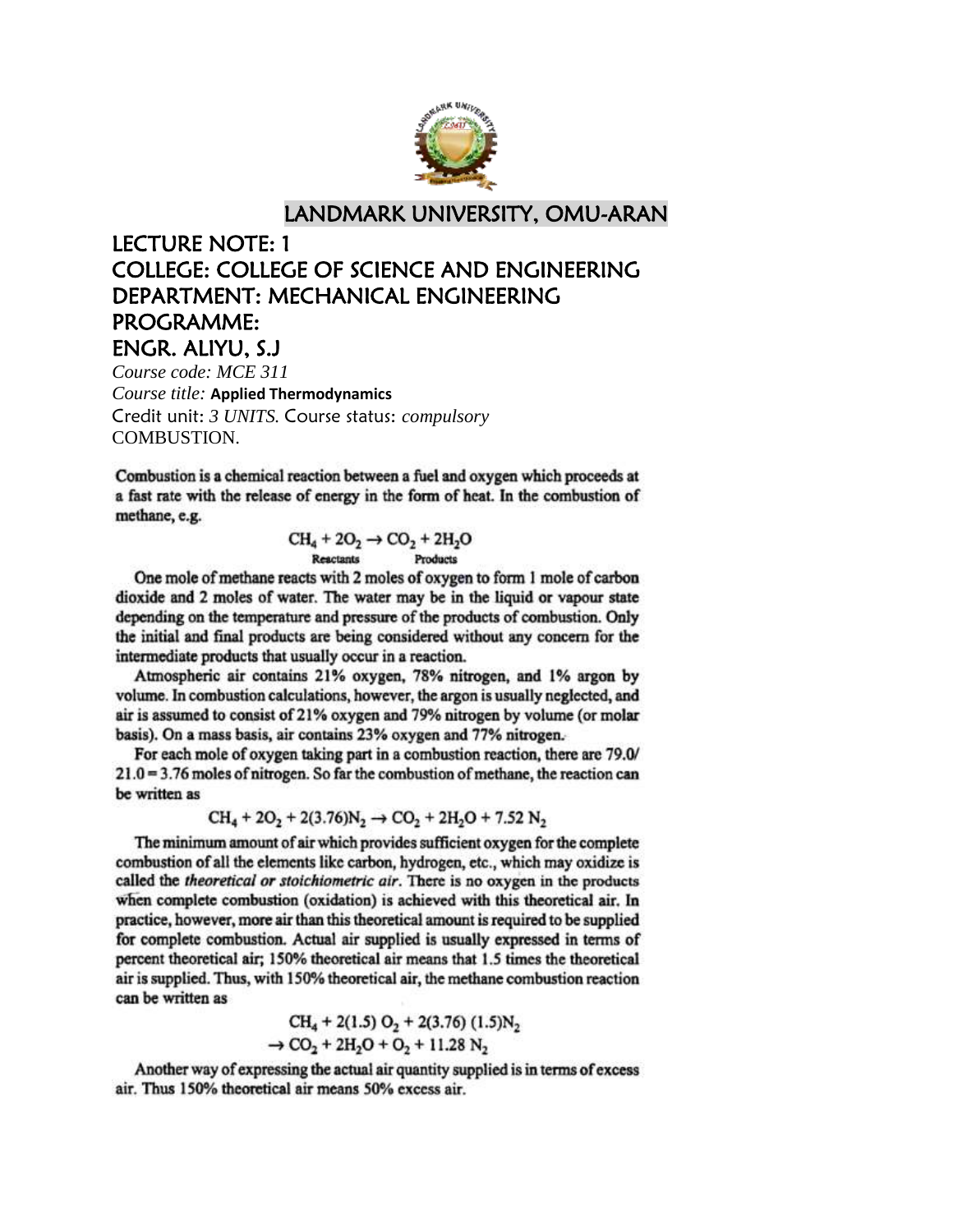# **FUELS AND COMBUSTION**

#### **1. INTRODUCTION**

Fuel may be *chemical* or *nuclear.* Here we shall consider briefly *chemical fuels* only.

*A chemical fuel is a substance which releases heat energy on combustion.* The principal combustible elements of each fuel are *carbon* and *hydrogen.* Though *sulphur* is a combustible element too but its presence in the fuel is considered to be *undesirable.*

In **chemical thermodynamics** the study of systems involving chemical reactions is an important topic. *A chemical reaction may be defined as the rearrangement of atoms due to redistribution of electrons*. In a chemical reaction the terms, **reactants** and the **products** are frequently used. '*Reactants*' comprise of initial constituents which start the reaction while '*products*' comprise of *final constituents* which are formed by the chemical reaction. Although the basic principles which will be discussed in this chapter apply to any chemical reaction, here main attention will be focused on an important type of chemical reaction—**combustion**.

#### **2. CLASSIFICATION OF FUELS**

Fuels can be classified according to whether:

1. They occur in nature called **primary fuels** or are prepared called **secondary fuels**;

2. They are in solid, liquid or gaseous state. The detailed classification of fuels can be given in a summary form as follows:

| Type of fuel | Natural (Primary) | Prepared (Secondary) |
|--------------|-------------------|----------------------|
| Solid        | Wood              | Coke                 |
|              | Peat              | Charcoal             |
|              | Lignite coal      | <b>Briquettes</b>    |
| Liquid       | Petroleum         | Gasoline             |
|              |                   | Kerosene             |
|              |                   | Fuel oil             |
|              |                   | Alcohol              |
|              |                   | Benzol               |
|              |                   | Shale oil            |
| Gaseous      | Natural gas       | Petroleum gas        |
|              |                   | Producer gas         |
|              |                   | Coal gas             |
|              |                   | Coke-oven gas        |
|              |                   | Blast furnace gas    |
|              |                   | Carburetted gas      |
|              |                   | Sewer gas            |

#### **3. SOLID FUELS**

**Coal.** Its main constituents are carbon, hydrogen, oxygen, nitrogen, sulphur, moisture and ash. Coal passes through different stages during its formation from vegetation. These stages are enumerated and discussed below :

Plant debris—Peat—Lignite—Brown coal—sub-bituminous coal—Bituminous coal—Semibituminous coal—Semi-anthracite coal—Anthracite coal—Graphite.

Peat. It is the first stage in the formation of coal from wood. It contains huge amount of moisture and therefore it is dried for about 1 to 2 months before it is put to use. It is used as a domestic fuel in Europe and for power generation in Russia. In India it does not come in the categories of good fuels.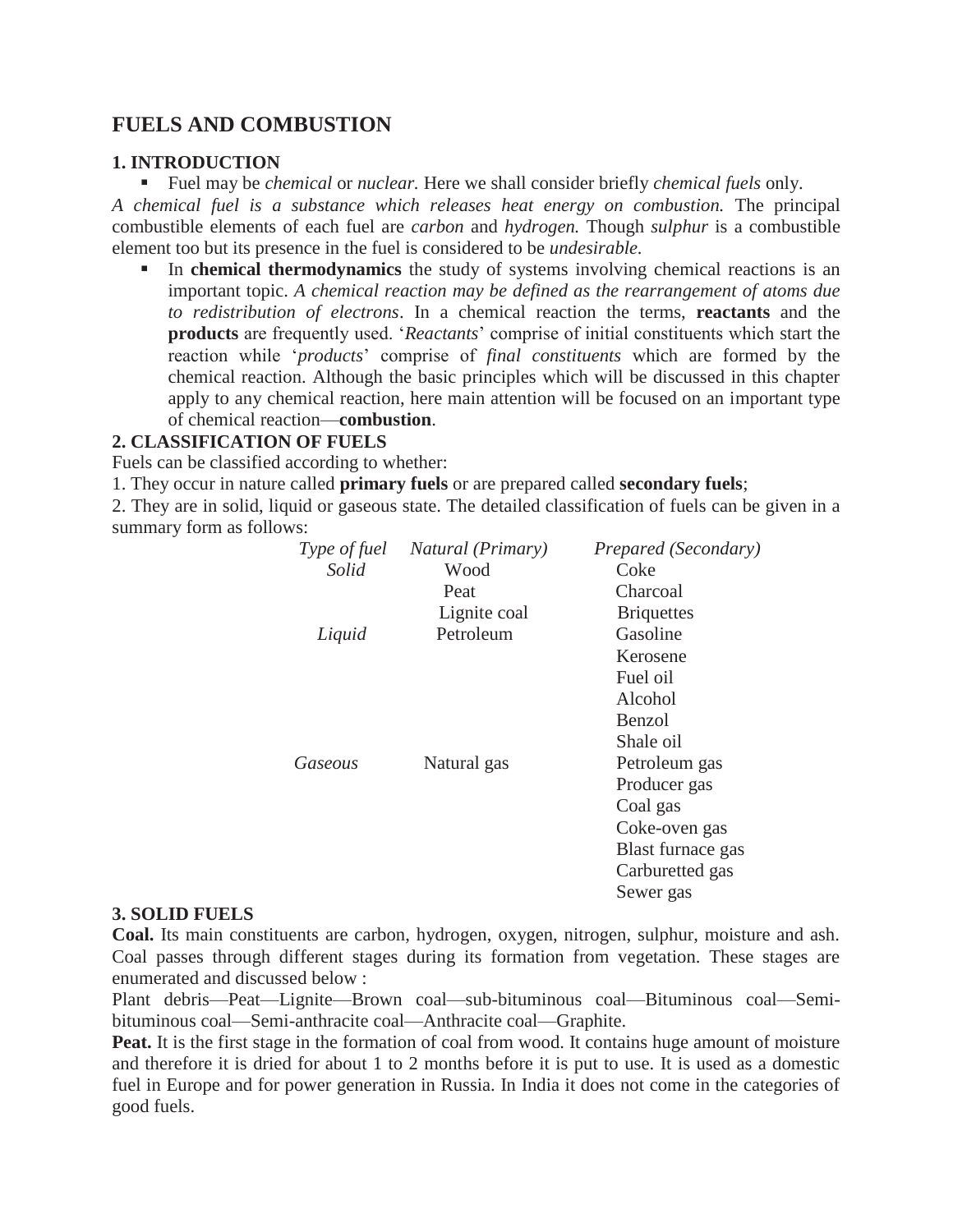**Lignites and brown coals.** These are intermediate stages between peat and coal. They have a woody or often a clay like appearance associated with high moisture, high ash and low heat contents. Lignites are usually amorphous in character and impose transport difficulties as they break easily. They burn with a smoky flame. Some of this type are suitable for local use only.

**Bituminous coal.** It burns with long yellow and smoky flames and has high percentages of volatile matter. The average calorific value of bituminous coal is about 31350 kJ/kg. It may be of two types, namely *caking* or *noncaking.*

Semi-bituminous coal. It is softer than the anthracite. It burns with a very small amount of smoke. It contains 15 to 20 per cent volatile matter and has a tendency to break into small sizes during storage or transportation.

Semi-anthracite. It has less fixed carbon and less lustre as compared to true anthracite and gives out longer and more luminous flames when burnt.

**Anthracite.** It is very hard coal and has a shining black lustre. It ignites slowly unless the furnace temperature is high. It is non-caking and has high percentage of fixed carbon. It burns either with very short blue flames or without flames. The calorific value of this fuel is high to the tune of 35500 kJ/kg and as such is *very suitable for steam generation*.

**Wood charcoal.** It is obtained by destructive distillation of wood. During the process the volatile matter and water are expelled. The physical properties of the residue (charcoal), however depends upon the rate of heating and temperature.

**Coke.** It consists of carbon, mineral matter with about 2% sulphur and small quantities of hydrogen, nitrogen and phosphorus. It is solid residue left after the destructive distillation of certain kinds of coals. It is smokeless and clear fuel and can be produced by several processes. It is *mainly used in blast furnace* to produce heat and at the same time to reduce the iron ore.

**Briquettes.** These are prepared from fine coal or coke by compressing the material under high pressure.

### **4. LIQUID FUELS**

The chief source of liquid fuels is *petroleum* which is obtained from wells under the earth's crust. These fuels have proved *more advantageous in comparison to sold fuels* in the following respects.

### **Advantages :**

- 1. Require less space for storage.
- 2. Higher calorific value.
- 3. Easy control of consumption.
- 4. Staff economy.
- 5. Absence of danger from spontaneous combustion.
- 6. Easy handling and transportation.
- 7. Cleanliness.
- 8. No ash problem.
- 9. Non-deterioration of the oil in storage.

**Petroleum.** There are different opinions regarding the origin of petroleum. However, now it is accepted that petroleum has originated probably from organic matter like fish and plant life etc., by bacterial action or by their distillation under pressure and heat. It consists of a mixture of gases, liquids and solid hydrocarbons with small amounts of nitrogen and sulphur compounds. Heavy fuel oil or crude oil is imported and then refined at different refineries. The refining of crude oil supplies the most important product called *petrol*. Petrol can also be made by polymerization of refinery gases.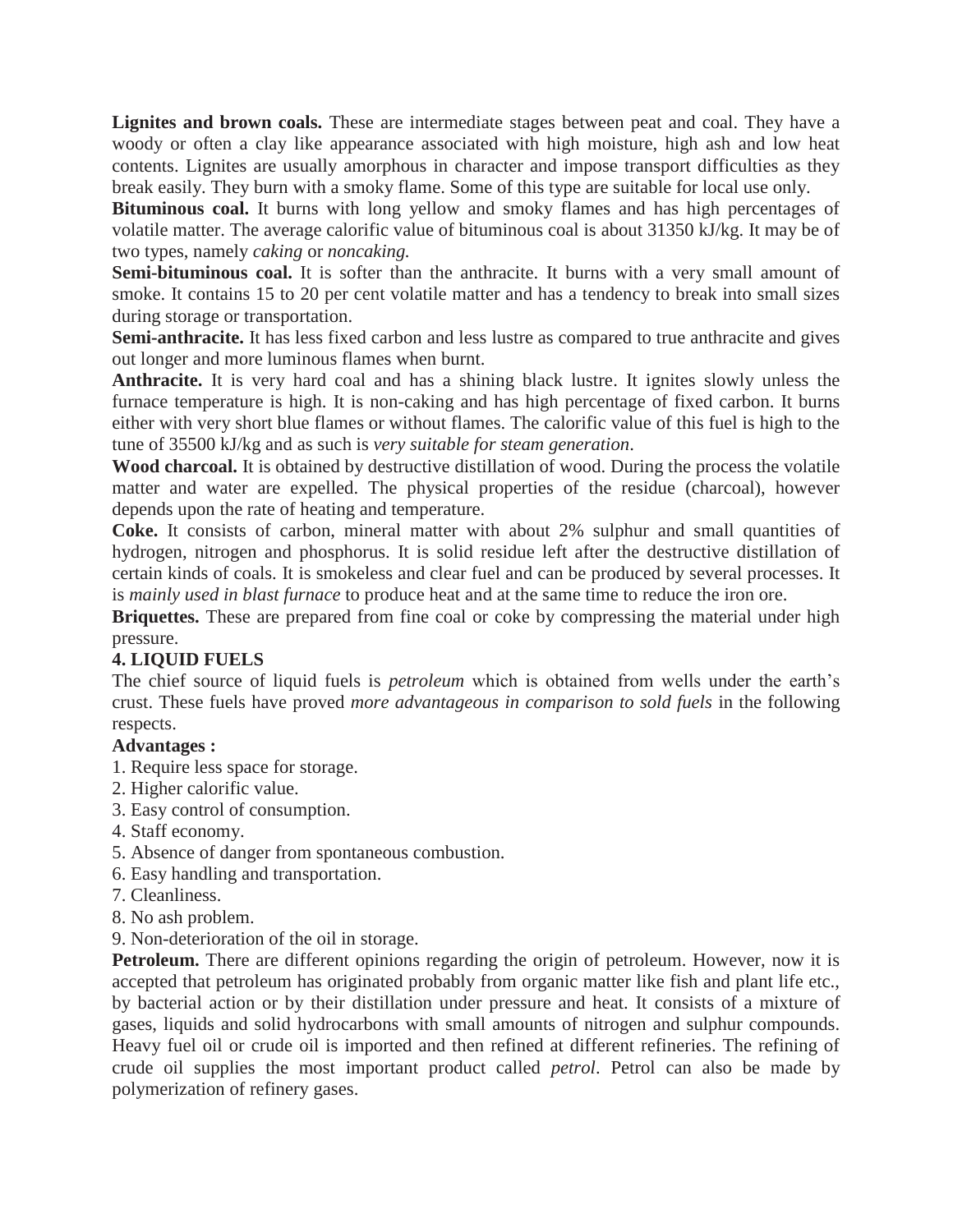Other liquid fuels are kerosene, fuels oils, colloidal fuels and alcohol.

### **5. GASEOUS FUELS**

**Natural gas.** The main constituents of natural gas are *methane*  $(CH<sub>4</sub>)$  and *ethane*  $(C<sub>2</sub>H<sub>6</sub>)$ .

It has calorific value nearly  $21000 \text{ kJ/m}^3$ . Natural gas is used alternately or simultaneously with oil for internal combustion engines.

**Coal gas.** Mainly consists of *hydrogen, carbon monoxide* and *hydrocarbons*. It is prepared by carbonisation of coal. It finds its use in boilers and sometimes used for commercial purposes.

**Coke-oven gas.** It is obtained during the production of coke by heating the bituminous coal. The volatile content of coal is driven off by heating and major portion of this gas is utilised in heating the ovens. This gas *must be thoroughly filtered before using in gas engines.*

**Blast furnance gas.** It is obtained from smelting operation in which air is forced through layers of coke and iron ore, the example being that of pig iron manufacture where this gas is produced as by product and contains about 20% carbon monoxide (CO). After filtering it may be blended with richer gas or used in gas engines directly. The heating value of this gas is very low.

**Producer gas.** It results from the partial oxidation of coal, coke or peat when they are burnt with an insufficient quantity of air. It is produced in specially designed retorts. It has low heating value and in general is suitable for large installations. It is also used in steel industry for firing open hearth furnaces.

**Water or illuminating gas.** It is produced by blowing steam into white hot coke or coal.

The decomposition of steam takes place liberating free hydrogen, and oxygen in the steam combines with carbon to form carbon monoxide according to the reaction:

$$
C + H_2O \rightarrow CO + H_2
$$

The gas composition varies as the hydrogen content if the coal is used.

**Sewer gas.** It is obtained from sewage disposal vats in which fermentation and decay occur. It consists of mainly marsh gas (CH4) and is collected at large disposal plants. It works as a fuel for gas engines which in turn drive the plant pumps and agitators.

Gaseous fuels are becoming popular because of following *advantages* they possess.

# **Advantages** :

1. Better control of combustion.

- 2. Much less excess air is needed for complete combustion.
- 3. Economy in fuel and more efficiency of furnace operation.
- 4. Easy maintenance of oxidizing or reducing atmosphere.
- 5. Cleanliness.

6. No problem of storage if the supply is available from public supply line.

7. The distribution of gaseous fuels even over a wide area is easy through the pipe lines and as such handling of the fuel is altogether eliminated.

8. Gaseous fuels give economy of heat and produce higher temperatures (as they can be preheated in regenerative furnances and thus heat from hot flue gases can be recovered).

# **6. BASIC CHEMISTRY**

Before considering combustion problems it is necessary to understand the construction and use of chemical formulae. This involves elementary concepts which are discussed below briefly.

**Atoms.** It is not possible to divide the chemical elements *indefinitely*, and the *smallest particle which can take part in a chemical change* is called an **'atom'**. If an atom is split as in nuclear reaction, the *divided atom does not retain the original chemical properties*.